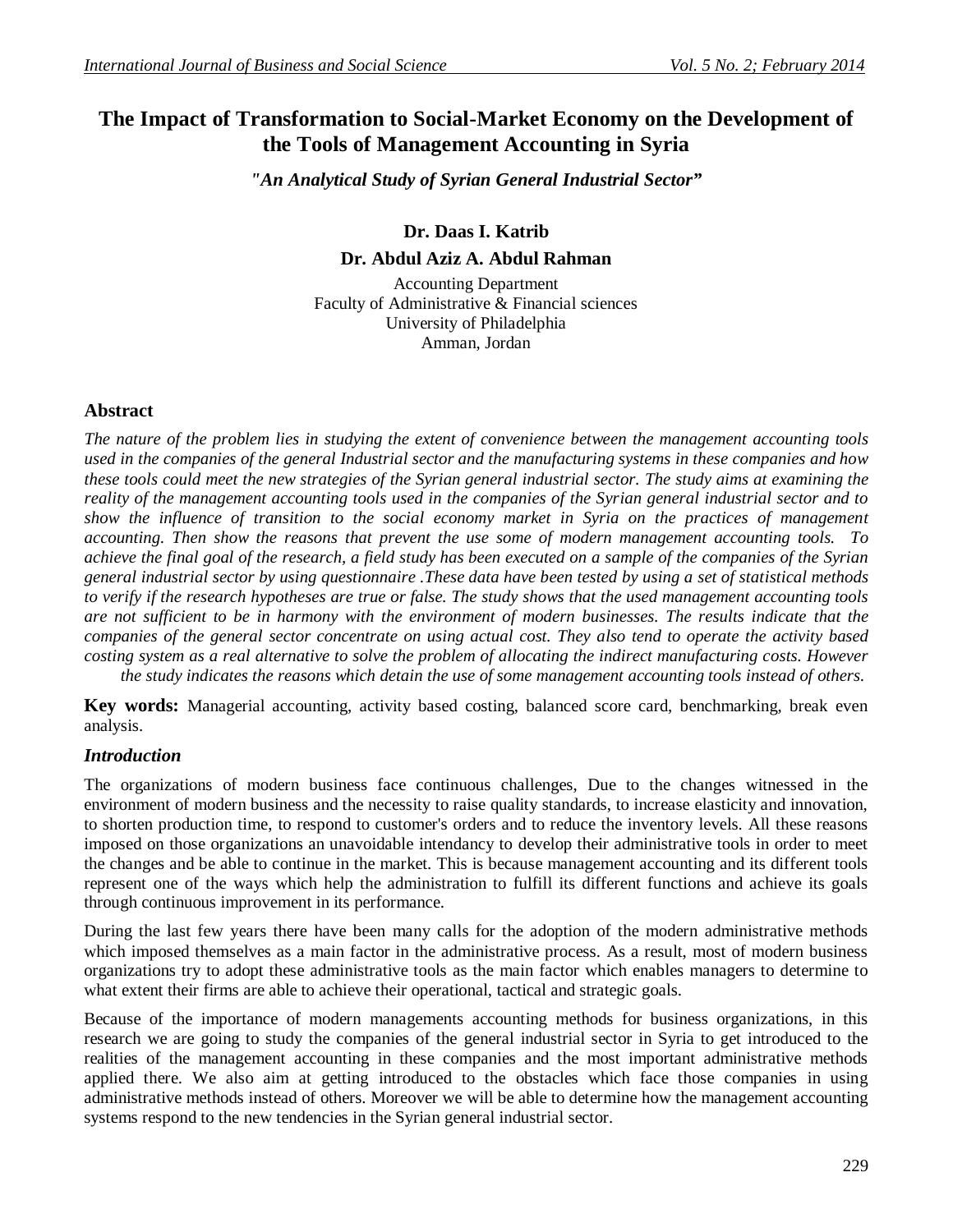# *The Importance of Study*

The importance of this study emerges from the fact that the Syrian general industrial sector has lately decided to accompany the modern business environment through the change to social economy market. This change requires from those companies the necessity of following new ways which are more convenient and ensure that products will be provided as soon as possible at lower prices and higher qualities. Now there is a great demand that the general industrial sector should have a role in the social and economical development. It should be of higher competitive and productive abilities. It also should depend mostly on developed accounting systems and to simplify the managerial and organizational procedures. It also has to quicken and accomplish these procedures within the internationally recognized time limits.

The transition to this type of administrative system demands the use of more developed administrative methods which are more convenient to the new tendencies of the general industrial sector. Eventually, it is very important to get introduced to the reality of the managements accounting in the general sector and to know to what extent it suits the newly internationally management accounting tools.

## *The Objectives of This Study*

The researcher aims at fulfilling the following goals:

- 1. To throw light on many studies done on this field in order to get a clear vision of the accounting practices concerning management accounting in some countries and to show to what extent management accounting practices in the Syrian general industrial sector are in accordance with the ones used in these countries.
- 2. To study the reality of management accounting used in the companies of the Syrian general industrial sector and how the transfer to the social economy market is reflected on the practices of management accounting.
- 3. To reveal the reasons which detain the use of modern management accounting methods?

## *The problem of Study*

From the previous points, the problem of the study can be summed up as follows:

- 1. Is there any convenience between the tools of the management accounting used in the Syrian companies of the general industrial sector and the manufacturing systems used in these companies?
- 2. Do the used management accounting tools meet the tendency of the general industrial sector which aims at accompanying the modern business environment?
- 3. Is it possible to develop the management accounting tools of these companies to meet the requirement of the modern business environment?
- 4. What are the obstacles which prevent the developing process of the management accounting tools in these companies? Can this obstacle be overcome?

### *The Study Hypotheses*

The researcher tries to test if these hypotheses are correct:

- 1. Both traditional and modern management accounting tools are highly rated within the Syrian general sector companies.
- 2. There is a wide gap between the management accounting tools applied within the companies of the Syrian general sector and the available international management accounting tools.
- 3. There are many reasons which prevent the development of the management accounting tools in these companies.

## *The Methodology of the Study*

The researcher has adopted the descriptive analytical methodology because it suits the objectives of this study. The researcher has also depended on information resources relating to the study and has analyzed it.

## *Previous Studies*

### **1. Onaolapo, Adekunle Abdulrahman, and Oladejo, Kayode Samson (2013)**

The study evaluates Management Accounting Techniques as tools for Planning and Control Decision-Making in the selected manufacturing business in the study area.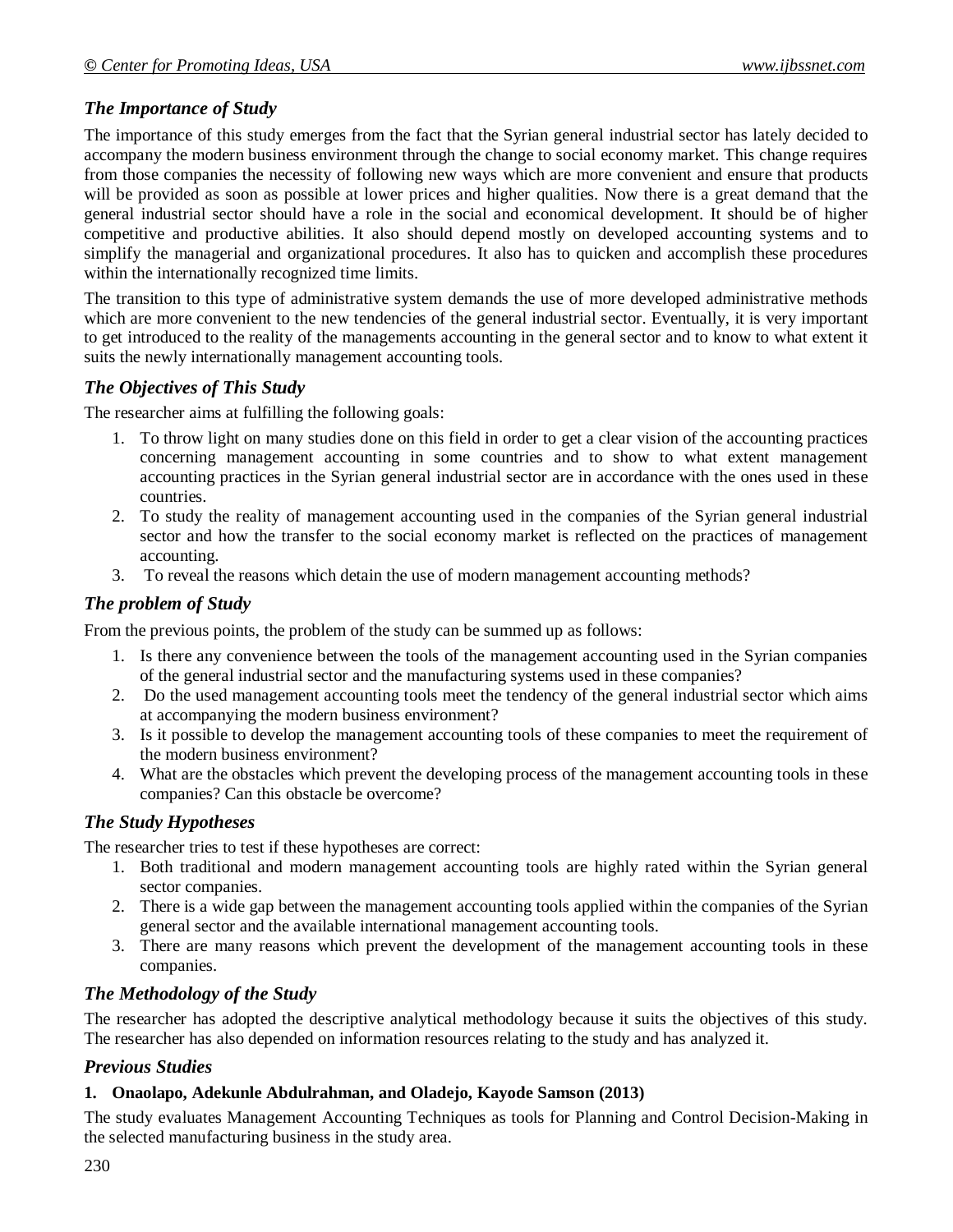It has are specific objectives as: to examine the socioeconomic parameters influencing selection of MATs, to examine effect of socio economic parameters on the effectiveness of MATs, to identify the extent of adoption of MATs. Thirty (30) manufacturing companies were selected as the sample size through stratified random sampling technique. Descriptive analysis was employed through the use of tables, percentages, and ranks e.t.c. However the hypotheses were tested using of Chi Square (X2) at 5% of significance, Correlation and Regression analysis through the use of Stata 10. The result revealed that socio economic parameter has significant effect on its adoption and effectiveness Based on findings, the study therefore recommends that management accounting techniques should be embraced thoroughly by manufacturing businesses developing countries such as such as Nigerian manufacturers in order to better their portfolio and improve their planning and control decision-making. The study therefore help managers of manufacturing companies to know the importance of management accounting techniques, impact of socio economic parameter in is adoption and its effect as planning and control decision-making tools.

#### **2. Sliman S. Alsoboa, Jehad Saleh Aldehayyat (2013)**

Companies normally seek to formulate the strategy that works as a guide to the achievement of the important indicators of global competition in providing services and products include cost reduction, excellence, innovation, flexibility, quality, contentious improvement and other success factors. Modern managerial accounting techniques come to embody these strategies. This study examines the impact of adopting competitive strategies on the use of modern managerial accounting techniques in Jordanian public industrial companies (hereafter referred to as JPIC). This is one of the first studies to examine such questions. Data were collected via a survey of all 95 JPIC. A questionnaire survey of these firms yielded fifty-two companies. The results of multiple regressions showed that: a cost leadership strategy had a significant impact on the use of activity based costing, business process reengineering and benchmarking; and a differentiation strategy had a significant impact on the use of the activitybased costing, target costing and activity-based management; and a focus strategy had a significant impact on the use of activity-based management. The study recommended that JPIC should continue to adopt modern managerial accounting techniques and to diversify strategies as much as possible.

#### **3. Alina – Teodora Ciuhureanu (2012)**

The diversity of accounting information need led to the construction of two representations of the same reality: an "internal" representation and an "external" representation. Formally speaking, this dual representation consists of two elements of the accounting system of the enterprise: the financial accounting – "the external face" of the entity – and the managerial accounting – "the internal face" of the entity. The organization of managerial accounting activity is up to each entity, but it is essential to realize its importance because it provides confidential information to managers for the evaluation, control and future management of the businesses. The practical activity of cost calculation and analysis should be by excellence a major component of the company's management that would ensure the realization of competitive costs so that the pricing decision competes at obtaining a profit that would lead to the possibility of the company's future development.

#### **4. Kazunori Itō, Mohsen Souissi (2012)**

This paper addresses how some Japanese companies attempt to create synergy by aligning their corporate headquarters strategy with those of their business units and divisions. In addition to synergy creation, anergy (opposite of synergy) inhibition is considered of equal importance to corporate strategy. The authors have explored new styles of alignment based on Japanese corporate case studies. The common thread of these companies was their implementation of the balanced scorecard (BSC) in order to ensure alignment and include Ricoh, Sharp, and Mitsubishi Tokyo UFJ.

At Ricoh, corporate strategy is formulated around financial goals with the BSC used as a strategic goal management system in order to achieve these goals. Sharp's functional headquarters (HQ) formulated the synergy and anergy inhibition for business offices using BSC and strategy maps. The functional headquarters' strategic goals were disseminated throughout its business offices. At Mitsubishi Tokyo UFJ, each section is required to provide its input by constructing its strategic maps and communicate them to the Corporate HQ. Building on this feedback, the HQ formulates a corporate strategy from a company-wide perspective and constructs a strategic map in order to cascade the corporate strategic goals down the business units' levels. Two major insights were drawn from these case studies. First, the HQ cannot achieve synergy by focusing solely on financial aspects and ignoring other potential sources of synergy (such as customer and operations- driven synergies) as illustrated by Ricoh's case.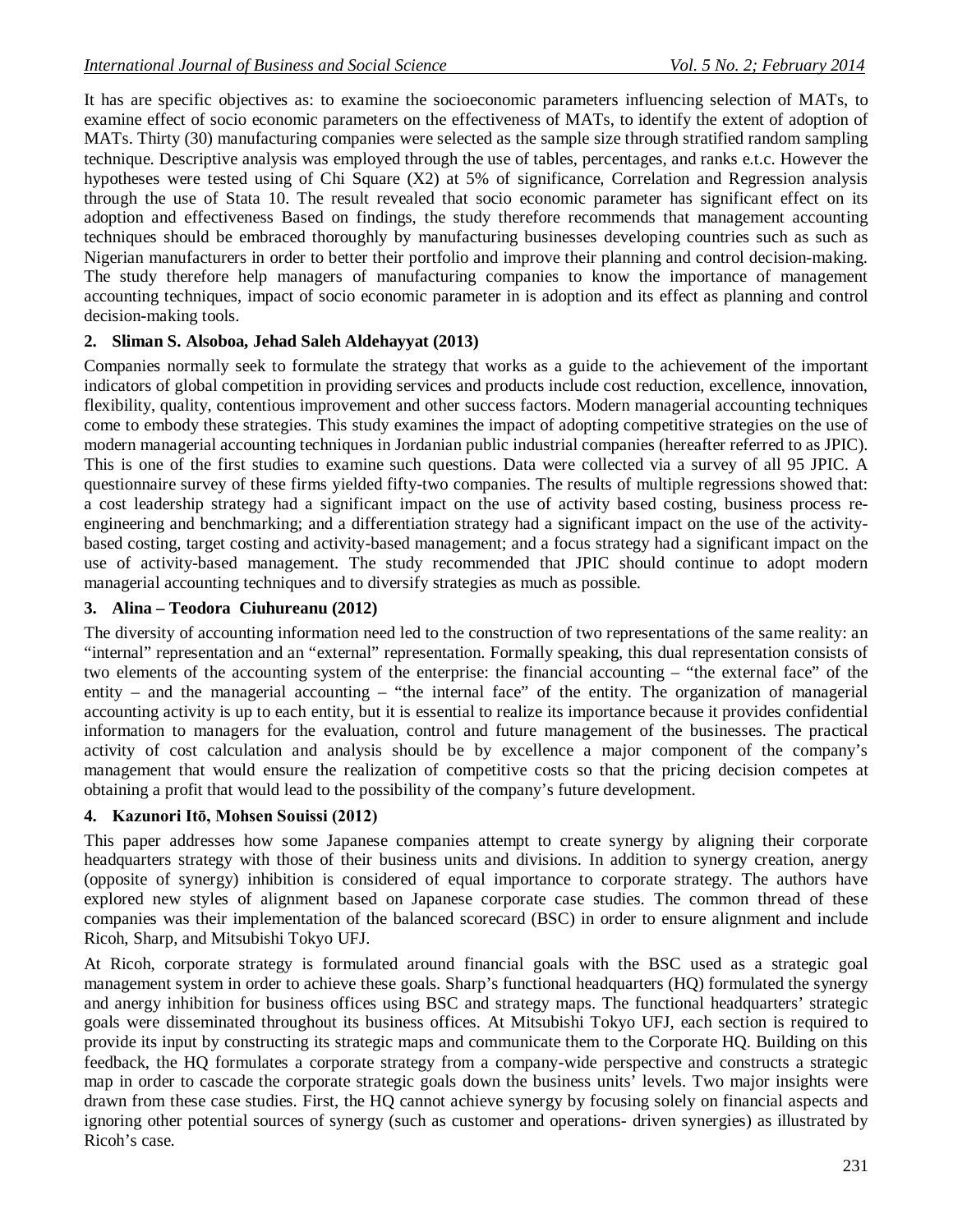Second, Sharp and Mitsubishi Tokyo UFJ cases demonstrate that synergy creation, and energy inhibition cannot be successful unless the HQ and its business units are deeply involved in the process of devising various business strategies.

#### **5. Mat , Smith, Djajadikerta ( 2010)**

The study aims at discovering the level of changes which took place in the competitive environment, industrial technology, organizational structure, strategies, management accounting practices and performance in the Malaysian companies. The study tries to determine if there is any effective link among these variables.

The study shows that most of the above mentioned changes took place between 2003 and 2007. It is also stated that most Malaysian companies , especially local ones, still heavily depend on traditional management accounting tools .The outstanding ones of these tools are : products profitability analysis ( applied at 100%) and total quality management ( applied at 93.7% ). The study also indicates that there is less interest in applying the activity based costing system. Meanwhile most of these companies use both financial and non-financial indicators to evaluate performance. The changes which took place in both competitive environment and industrial technology have a clear effect on developing the management accounting tools used in the Malaysian companies.

### *The Society and Sample of the Study*

The study society consists of the total number of the companies of the Syrian general industrial sector amounting to 92 companies. The study sample has been chosen according to how easy it is to get data. To achieve the goals of this research, a questionnaire has been prepared and designed in a way which suits the study. This questionnaire has been distributed to the employees who have a direct relation with the research.

Since it is difficult to survey the study society because it is so large, the researcher has adopted the statistical sample for the society of the study to get the desired results and applying them on the statistical society as a whole. The researcher has chosen 14 companies as a study sample. Then 90 questionnaires have been distributed on these companies. After that the questionnaire has been distributed on the employees of these companies who are of different administrative positions. 84 questionnaires have been collected. Four questionnaires were left out because the answers were not completed or the employees were not serious in their answers. The number of the questionnaires which can be analyzed amounts to 80 questionnaires. That is to say 90% of the distributed ones and which are used in the statistical analysis.

### *Tools of the Study and the Way Information is Gathered*

In this research information has been gathered depending on the questionnaire method. This questionnaire, which is designed by the researcher to serve the goals of the study, represents the study tool. This tool enables the researcher to get the information about the phenomenon being studied and on which he depends to prove the hypotheses.

The questionnaire is divided into two main parts. The first part is a set of data concerning the demographical and personal qualifications of the workers, employees and administrators covered in the study. The second part is a set of questions relating to the variables of the study whether they are independent or consequent variables. The previous questions cover different sections:

The first section contains questions relating to the importance of the modern and traditional management accounting tools inside the companies of the sample.

The second section contains questions concerning the use of modern and traditional management accounting tools in the companies of the sample.

The third section contains questions about the obstacles which detain the use the modern management accounting tools in the companies of the sample.

The fourth and last section contains questions about the areas in each of the sample companies where the management accounting tools can be applied.

Selecting the answers to the questions relating to this study has been designed in accordance with the five points Likert Scale. To test the hypothesis number 3 has been chosen as a virtual average. Then the math averages for each question are compared with that virtual average to accept or reject the hypotheses of the study. Using the computer, these questionnaires have been analyzed. The data relating to this study has been analyzed by using the statistical program SPSS.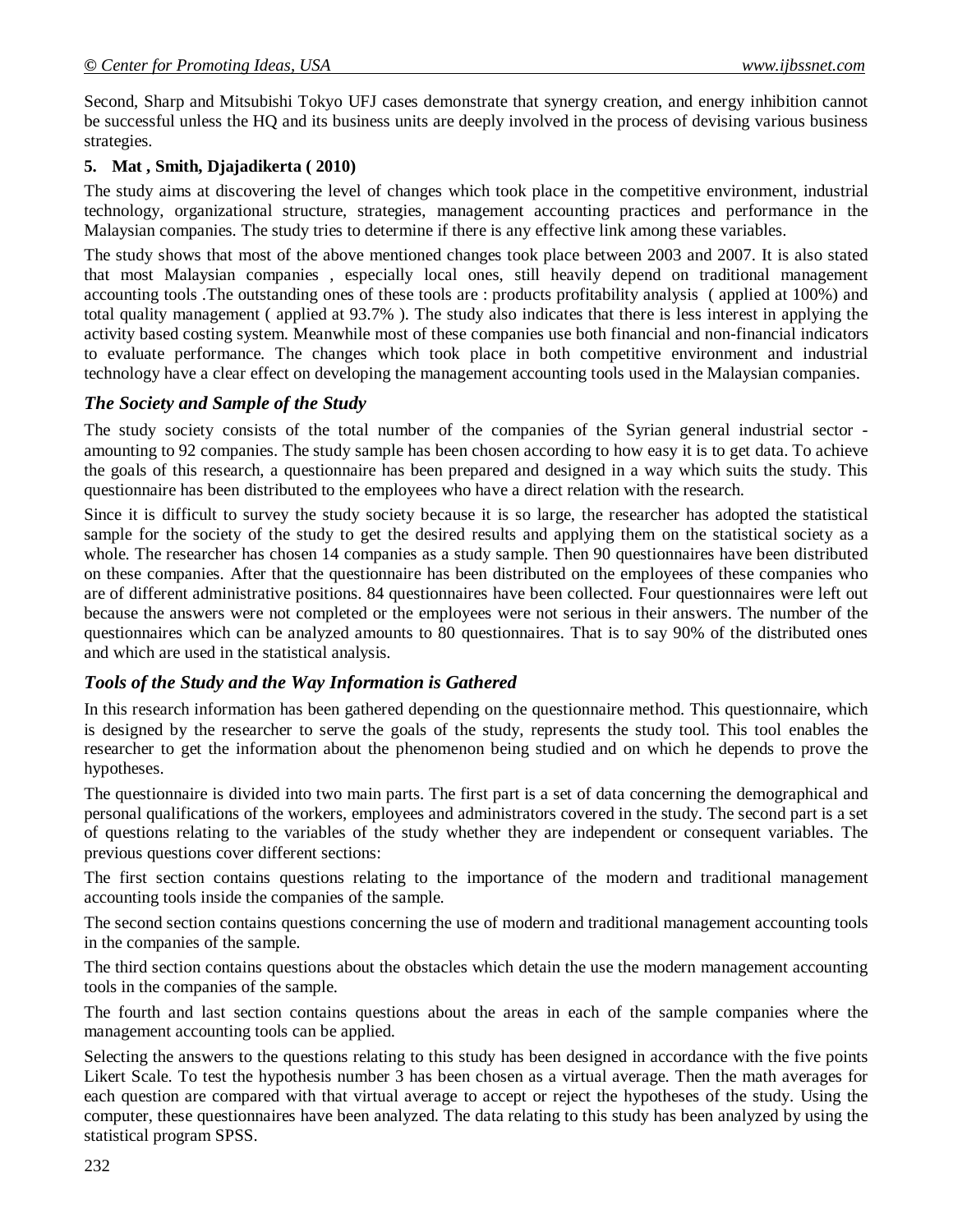# *The Demographical Data the Members in the Sample*

The questionnaire contains a set of questions concerning the different personal qualifications of the members of the sample. For the first part, which talks about the present position of the person being questioned, the study shows that most of them are head department (37%) and financial managers (18%). For the second part relating to years of experience the study shows that  $44\%$  of the members have  $10 - 15$  years. For the third part concerning the educational qualification, the study shows that 65% have a university degree. For the fourth part concerning the specialization of the members, the study shows that 38% have a degree in accounting. For the last part concerning products inside these companies, the study shows that 44% of these companies produce more than two and less than five products.

## *The Analysis of the Questions Relating To the Study*

The results are displayed in the following tables:

| Table No. 1: descriptive statistics and the relative importance of the management accounting tools. |  |
|-----------------------------------------------------------------------------------------------------|--|
|                                                                                                     |  |

|                         | The importance of traditional                   |                 |                                |                | The importance of modern management accounting                    |                 |                                |                |  |  |
|-------------------------|-------------------------------------------------|-----------------|--------------------------------|----------------|-------------------------------------------------------------------|-----------------|--------------------------------|----------------|--|--|
|                         | <b>Management accounting tools</b>              |                 |                                |                | tools                                                             |                 |                                |                |  |  |
| No                      | Question formula                                | Math<br>average | Relative<br>Importance<br>$\%$ | order          | Question formula                                                  | Math<br>average | Relative<br>Importance<br>$\%$ | order          |  |  |
| $\mathbf{1}$            | <b>Using Actual cost</b>                        | 4.00            | 80                             | $\overline{2}$ | Adopting vision,<br>mission and clear<br>strategy for the company | 3.91            | 78.25                          | $\overline{4}$ |  |  |
| $\boldsymbol{2}$        | <b>Using Standard</b><br>cost                   | 3.84            | 76.75                          | $\overline{4}$ | Allocating indirect costs<br>By Using ABC system                  | 4.41            | 88.25                          | $\mathbf{1}$   |  |  |
| 3                       | Allocating the<br>indirect<br>Costs on products | 2.56            | 51.25                          | 14             | Managing<br>Cost on activity base                                 | 3.54            | 70.75                          | 9              |  |  |
| $\overline{\mathbf{4}}$ | Break – even -<br>Analysis                      | 3.81            | 76.25                          | 5              | Using the model of<br>target cost                                 | 3.38            | 67.5                           | 12             |  |  |
| 5                       | financial ratios<br>analysis                    | 4.24            | 84.75                          | $\mathbf{1}$   | quality costs analysis                                            | 3.00            | 60                             | 15             |  |  |
| 6                       | Responsibility<br>accounting                    | 3.50            | 70                             | 11             | Accounting on the<br>accomplishment base                          | 3.14            | 62.75                          | 13             |  |  |
| 7                       | Operational<br>budgets                          | 3.88            | 77.5                           | $\overline{3}$ | added value analysis                                              | 3.48            | 69.5                           | 11             |  |  |
| 8                       | Capital<br><b>Budget</b>                        | 3.38            | 67.5                           | 12             | costumers profitability<br>analysis                               | 3.90            | 78                             | 5              |  |  |
| 9                       | Inventory<br>Evaluation on the<br>cost based    | 3.69            | 73.75                          | $\overline{7}$ | costumers satisfaction<br>degree analysis                         | 4.24            | 84.75                          | $\overline{2}$ |  |  |
| 10                      | Pricing on cost<br>basis                        | 3.60            | 72                             | 10             | Bench marking                                                     | 3.74            | 74.75                          | 6              |  |  |
| 11                      | Rate of Return on<br>investment                 | 3.80            | 76                             | 6              | distribution channels'<br>profitability analysis                  | 3.06            | 61.25                          | 14             |  |  |
| 12                      | Rate of Return on<br>sales                      | 3.63            | 72.5                           | 9              | Just in time production<br><b>JIT</b>                             | 3.50            | 70                             | 10             |  |  |
| 13                      | Liner<br>programming                            | 3.15            | 63                             | 13             | Balanced score card BSC                                           | 3.58            | 71.5                           | 8              |  |  |
| 14                      | Input output<br>analysis                        | 3.66            | 73.25                          | 8              | Financial & non-<br>financial indicators                          | 4.00            | 80                             | 3              |  |  |
| 15                      | ----------                                      | -------         |                                | $---$          | <b>Total quality</b><br>management TQM                            | 3.68            | 73.5                           | $\overline{7}$ |  |  |
|                         | <b>Total</b>                                    | 3.62            |                                |                | <b>Total</b>                                                      | 3.64            |                                |                |  |  |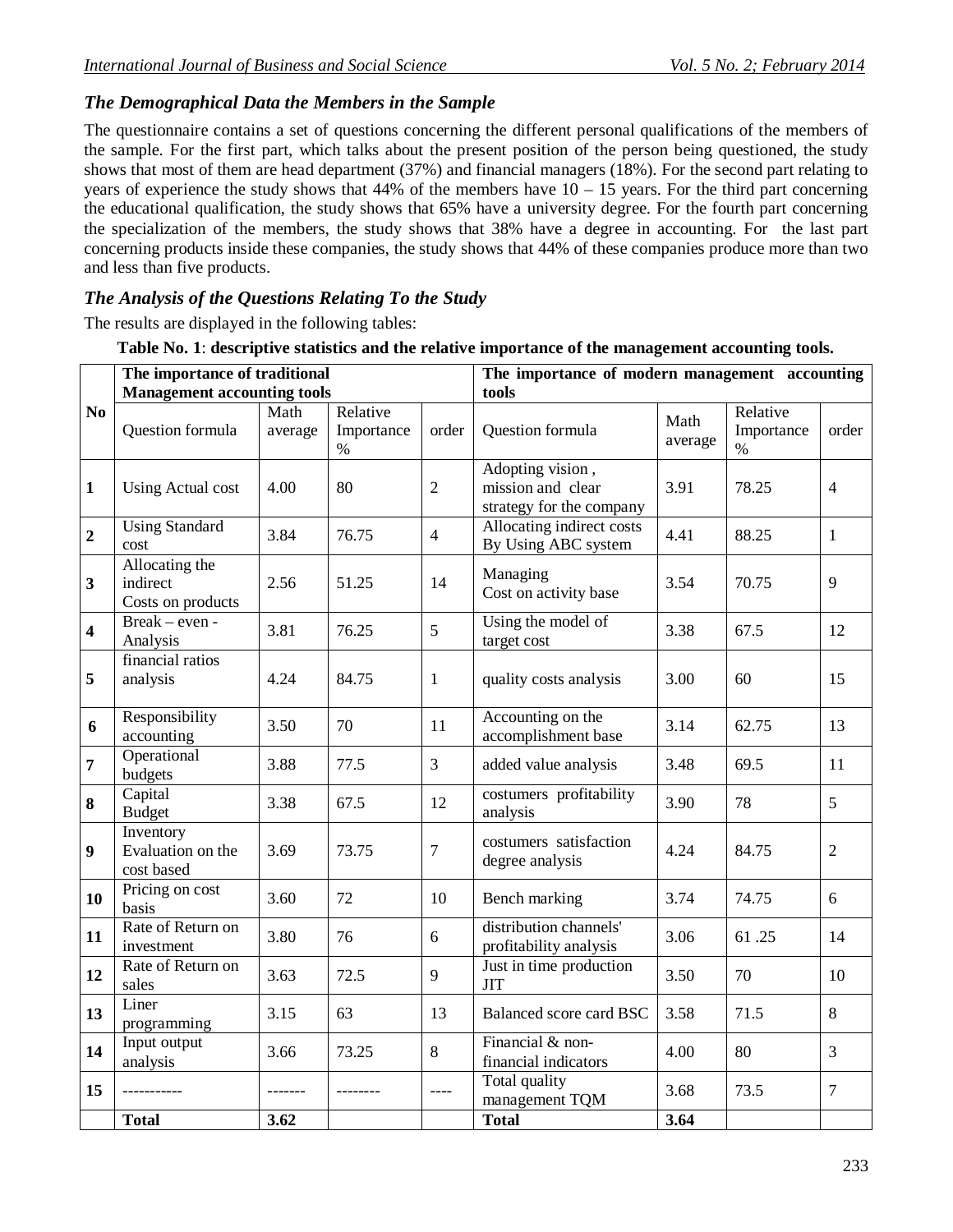The results stated in the table clearly indicate that the most important traditional management accounting tool is the analysis of financial ratios followed by actual cost. Allocation of the indirect cost on products using traditional methods comes last. In the case of modern management accounting tools, the most important tool is the allocation of the indirect cost using activities based costing system followed by the analysis of costumer's satisfaction degree. The analysis of quality cost come last. The researcher also points out that the importance given to financial ratios is due to the fact that there is no alternative. On the other hand these ratios indicate the state and financial position of those companies. As far as the allocation of the indirect cost in accordance with activity based costing system is concerned, the table expresses awareness among administrators and accountants to develop the methods of allocating the additional costs and to get rid of the weakness of the traditional methods.

| ${\bf N}$               | Extent of using traditional management accounting                    |                   |                                         |                 | Extent of using modern management accounting                                    |                                   |                        |                 |  |  |
|-------------------------|----------------------------------------------------------------------|-------------------|-----------------------------------------|-----------------|---------------------------------------------------------------------------------|-----------------------------------|------------------------|-----------------|--|--|
| $\mathbf 0$             | tools                                                                |                   |                                         |                 | tools                                                                           |                                   |                        |                 |  |  |
|                         | Question                                                             | Math.<br>Average  | relative<br>importance<br>$\frac{0}{0}$ | order           | question                                                                        | Math.<br>Average<br>$\frac{0}{0}$ | Relative<br>importance | order           |  |  |
| $\mathbf{1}$            | Using the actual<br>cost model                                       | 4.40              | 88                                      | $\mathbf{1}$    | The company has<br>vision, mission and<br>clear strategy                        | 3.36                              | 67.25                  | $\mathbf{1}$    |  |  |
| $\mathbf 2$             | Using<br>Standard cost<br>model                                      | 3.84              | 76.75                                   | 5               | Using activity based<br>costing system to<br>allocate indirect costs            | 2.41                              | 48.25                  | 13              |  |  |
| $\mathbf{3}$            | <b>Using traditional</b><br>methods to allocate<br>the indirect cost | 4.34              | 86.75                                   | $\overline{3}$  | The company uses<br>activity based<br>management model                          | 2.54                              | 50.57                  | $\overline{11}$ |  |  |
| $\overline{\mathbf{4}}$ | Using break $-$ even<br>analysis model                               | 3.28              | 65.5                                    | 10              | <b>Using Targeted cost</b><br>model                                             | 2.91                              | 58.25                  | $\overline{3}$  |  |  |
| 5                       | Using financial<br>ratios in<br>performance<br>analyzing             | 4.39              | 87.75                                   | $\overline{2}$  | Using quality cost<br>analysis                                                  | 2.79                              | 55.75                  | $\overline{4}$  |  |  |
| 6                       | Using<br>responsibility<br>accounting system                         | 3.39              | 67.75                                   | 9               | Using the accounting<br>method on<br>accomplishment base                        | 2.76                              | 55.25                  | $\overline{7}$  |  |  |
| $\overline{7}$          | Using operational<br>budgets                                         | 3.88              | 77.5                                    | $\overline{4}$  | The company analyzes<br>the added value                                         | 2.79                              | 55.75                  | $\overline{5}$  |  |  |
| 8                       | <b>Using Capital</b><br>budgets                                      | 3.51              | 70.25                                   | $\overline{8}$  | <b>Using Customers</b><br>profitability analysis                                | 2.78                              | 55.5                   | $\overline{6}$  |  |  |
| $\boldsymbol{9}$        | Inventory<br>evaluation at cost                                      | 3.54              | 70.75                                   | $\overline{7}$  | The company analyses<br>customer satisfaction<br>degree                         | 2.94                              | 58.75                  | $\overline{2}$  |  |  |
| <b>10</b>               | Pricing on actual<br>cost bases                                      | $\overline{3.47}$ | 74.75                                   | 6               | Using bench marking                                                             | 2.73                              | $\overline{54.5}$      | 10              |  |  |
| 11                      | Using return on<br>investment rate                                   | 3.18              | 63.5                                    | $\overline{12}$ | Using distribution<br>channels profitability<br>analysis                        | 2.75                              | 55                     | $\overline{8}$  |  |  |
| 12                      | Using rate of return<br>on sales                                     | 3.20              | 64                                      | 11              | JIT system is used                                                              | 2.33                              | 46.5                   | 14              |  |  |
| 13                      | Using liner<br>programming<br>model                                  | 3.03              | 60.5                                    | 14              | Balanced score card is<br>used                                                  | 2.10                              | $\overline{42}$        | 15              |  |  |
| 14                      | Using input output<br>analyzing model                                | 3.16              | 63.25                                   | 13              | Financial & non-<br>financial indicators are<br>used to evaluate<br>performance | 2.50                              | 50                     | 12              |  |  |
| 15                      | -------                                                              | -------           | --------                                | $- - - - - -$   | T Q M is used                                                                   | 2.74                              | 54.75                  | 9               |  |  |
|                         | <b>Total</b>                                                         | 3.63              |                                         | total           | 2.69                                                                            |                                   |                        |                 |  |  |

**Table No. 2 descriptive statistics and the relative importance of using management accounting tools**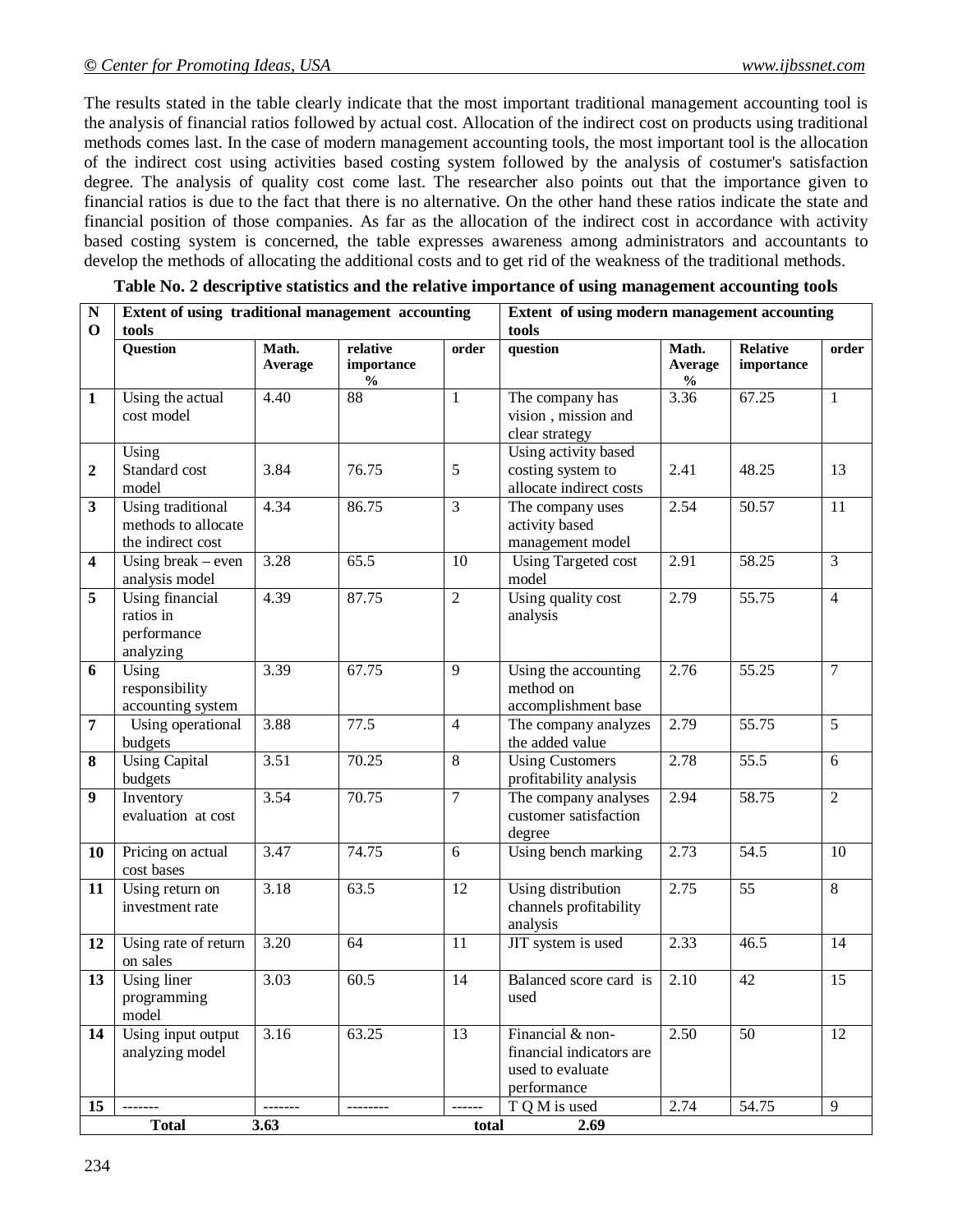From the above table, it is clear that actual cost model is the most traditional management accounting tools being used followed by financial ratios in analyzing performance. Liner programming comes last. As far as modern management accounting tools are concerned, having mission , vision and a clear strategy comes first followed by analyzing costumers satisfaction degree , Use of Balanced Score Card comes last. The researcher believes that the intense use of actual cost is because administrators think that it helps in determining the price on one hand and because there is no alternative like target cost, on the other, The researcher believes that the ignorance about modern management accounting tools and the unwilling to deal with them lies behind the low rate in using the Balanced Score Card.

**Table No. 3 descriptive statistics and the relative importance of the factors which eliminate the use of modern management accounting tools**

|                  | The factors which detain using modern management accounting tools |                  |                                 |       |  |  |  |  |  |  |
|------------------|-------------------------------------------------------------------|------------------|---------------------------------|-------|--|--|--|--|--|--|
| NO.              | <b>Question formula</b>                                           | Math.<br>Average | <b>Relative</b><br>Importance % | Order |  |  |  |  |  |  |
| 1.               | Convinced with traditional administrative methods                 | 3.03             | 60.5                            | 4     |  |  |  |  |  |  |
| $\overline{2}$ . | Not aware of the modern administrative methods                    | 2.79             | 55.75                           | 5     |  |  |  |  |  |  |
| 3.               | The management does not care about development process            | 2.76             | 55.25                           | 6     |  |  |  |  |  |  |
| 4.               | Absence of qualified people who can carry this development        | 2.51             | 50.25                           |       |  |  |  |  |  |  |
| 5.               | Modern administrative method don't suit manufacturing<br>systems  | 3.54             | 70.75                           |       |  |  |  |  |  |  |
| 6.               | Heavy cost needed for developing                                  | 3.63             | 72.5                            |       |  |  |  |  |  |  |
| 7.               | Absence of clear authorization for developing                     | 3.48             | 69.5                            |       |  |  |  |  |  |  |
| <b>Total</b>     |                                                                   | 3.10             |                                 |       |  |  |  |  |  |  |

From the above table it is clear that the main factor which detains the use of modern management accounting tools inside the companies of the study sample for development process is the heavy costs needed for that followed by the inconvenience of modern methods for the used manufacturing systems, the absence of the necessary qualifications to make development comes last. The researcher believes that this result is logical, that is because the modern administrative tools require high technology able to follow up the intensive processes which take place every minute and are high of cost. Moreover, modern methods need highly developed manufacturing systems which are relatively not found in the Syrian general industrial sector.

|                | Areas of using management accounting tools inside companies |      |                                       |       |  |  |  |  |  |  |  |
|----------------|-------------------------------------------------------------|------|---------------------------------------|-------|--|--|--|--|--|--|--|
| N <sub>O</sub> | Formula                                                     |      | Math. Average   Relative Importance % | Order |  |  |  |  |  |  |  |
| 1.             | Making decisions                                            | 3.08 | 61.5                                  |       |  |  |  |  |  |  |  |
| 2.             | Preparing budgets                                           | 3.00 | 60                                    |       |  |  |  |  |  |  |  |
| 3.             | Performance evaluation                                      | 3.64 | 72.75                                 |       |  |  |  |  |  |  |  |
| 4.             | Control on costs                                            | 2.99 | 59.75                                 |       |  |  |  |  |  |  |  |
| 5.             | <b>Reducing Cost</b>                                        | 2.89 | 57.75                                 |       |  |  |  |  |  |  |  |
| 6.             | Product pricing                                             | 4.04 | 80.75                                 |       |  |  |  |  |  |  |  |
| 7.             | Preparing financial statements                              | 3.58 | 71.5                                  |       |  |  |  |  |  |  |  |
| 8.             | <b>Inventory Evaluation</b>                                 | 3.28 | 65.5                                  |       |  |  |  |  |  |  |  |
|                | <b>Total</b>                                                | 3.31 |                                       |       |  |  |  |  |  |  |  |

**Table NO.4 descriptive statistics and relative importance of using management accounting tools**

The results of the above table indicate that the highest relative importance is given to the areas where management accounting tools are used is the pricing of products. This means that the members of the studied sample believe that pricing products is the most management accounting tool used inside these companies followed by performance evaluation. Reducing cost comes last.

### 4**- Hypotheses Test**

First Hypothesis: Both traditional and modern management accounting tools are given high importance by the general industrial sector in Syria.

Second Hypothesis: There is a great gap between the management accounting tools applied in the Syrian general industrial sector and the internationally available ones.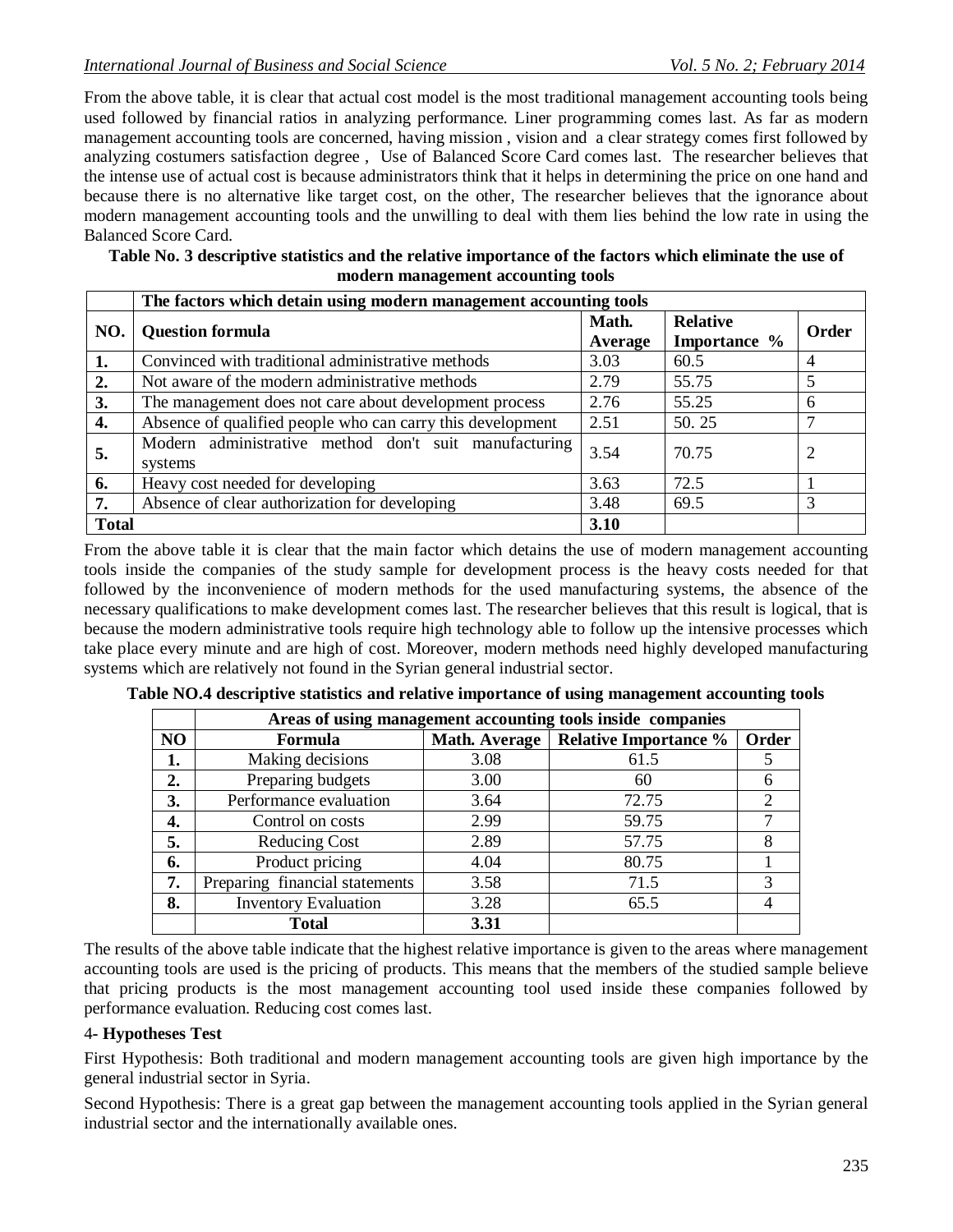Third Hypothesis: There are many reasons which prevent these companies from accompanying the development in the management accounting tools.

#### **Test of the first hypothesis**

The first null hypothesis states that "both traditional and modern management accounting tools are not given high importance in the companies of the Syrian general industrial sector."

With the help of Z test, the null of the first hypothesis has been tested. The results are as displayed in table No.5.

|                                                                | Math.<br>Average | <b>Standard</b><br><b>Deviation</b> | <b>Sample</b><br><b>Volume</b> | Score<br>Z<br>Value | significant<br>Level | <b>Standard</b><br>◢<br><b>Value</b> | <b>Decision</b><br>Rule   |
|----------------------------------------------------------------|------------------|-------------------------------------|--------------------------------|---------------------|----------------------|--------------------------------------|---------------------------|
| traditional<br>of<br>Importance<br>management accounting tools | 3.62             | 0.35                                | 80                             | 15.95               | 0.05                 | 1.96                                 | Hypothesis<br>is rejected |
| modern<br>Importance<br>of<br>management accounting tools      | 3.63             | 0.34                                | 80                             | 16.83               | 0.05                 | 1.96                                 | Hypothesis<br>is rejected |

**Table No.5: the results of Z for the first hypothesis**

From the above table it is clear that the score value of Z test for both traditional and modern management accounting tools is higher than the standard Z value which amounts to 1.96. Since the decision rule is to accept the null theory if the score value is less than the standard value and to reject the null hypothesis if the score Z value is higher than the standard Z value, the null hypothesis is rejected. Thus we can say both traditional and modern management accounting tools are given great importance in the companies of the general industrial sector in Syria.

#### **Test of the second hypothesis**

The second hypothesis states that "there is no great gap between the management accounting tools applied in the companies of the general industrial sector in Syria and the available ones. The results are displayed in the following table:

**Table No. 6: results of Z test for the second hypothesis**

|                                                   | Math.<br>Average | <b>Standard</b><br><b>Deviation</b> | <b>Sample</b><br><b>Volume</b> | <b>Score</b><br>z<br><b>Value</b> | Significant<br>Level | <b>Standard</b><br><b>Value</b> | <b>Decision</b><br>Rule   |
|---------------------------------------------------|------------------|-------------------------------------|--------------------------------|-----------------------------------|----------------------|---------------------------------|---------------------------|
| Use of traditional<br>management accounting tools | 3.64             | 0.35                                | 80                             | 16.03                             | 0.05                 | 1.96                            | Hypothesis<br>is rejected |
| Use of modern management<br>accounting tools      | 2.69             | 0.35                                | 80                             | $-7.92$                           | 0.05                 | 1.96                            | Hypothesis<br>is rejected |

From the previous table it is clear that the score z value for both traditional and modern management accounting tools is higher than the standard Z value which amounts to 1.96. For this reason the null hypothesis is rejected. Thus we can say that there is a great gap between the management accounting tools applied in the companies of the general industrial sector in Syria and the internationally available ones.

To determine which of the two gaps is higher than the other the T test of the same sample is used. The results are displayed in table No.7

# **Table No.7: results of the one sample t test for using both traditional and modern management accounting**

**tools**

|                                                | Tested Value $=$ 3 |    |         |            |                                   |          |  |
|------------------------------------------------|--------------------|----|---------|------------|-----------------------------------|----------|--|
|                                                |                    |    | Sig.(2  | Men        | 95% confidence<br>Interval of the |          |  |
|                                                |                    | Df | Tailed) | Difference | Difference                        |          |  |
|                                                |                    |    |         |            | Lower.                            | Upper.   |  |
| Use of traditional management accounting tools | 4.970              | 13 | .000    | .6343      | .3586                             | .9100    |  |
| Use of modern management accounting tools      | $-4.006$           | 14 | .001    | $-.3047$   | $-4678$                           | $-.1415$ |  |

From the results displayed in the previous table and as shown in the column significant level relating to the use of traditional management accounting tools, it is clear that it is less than the one relating to the use modern management accounting tools.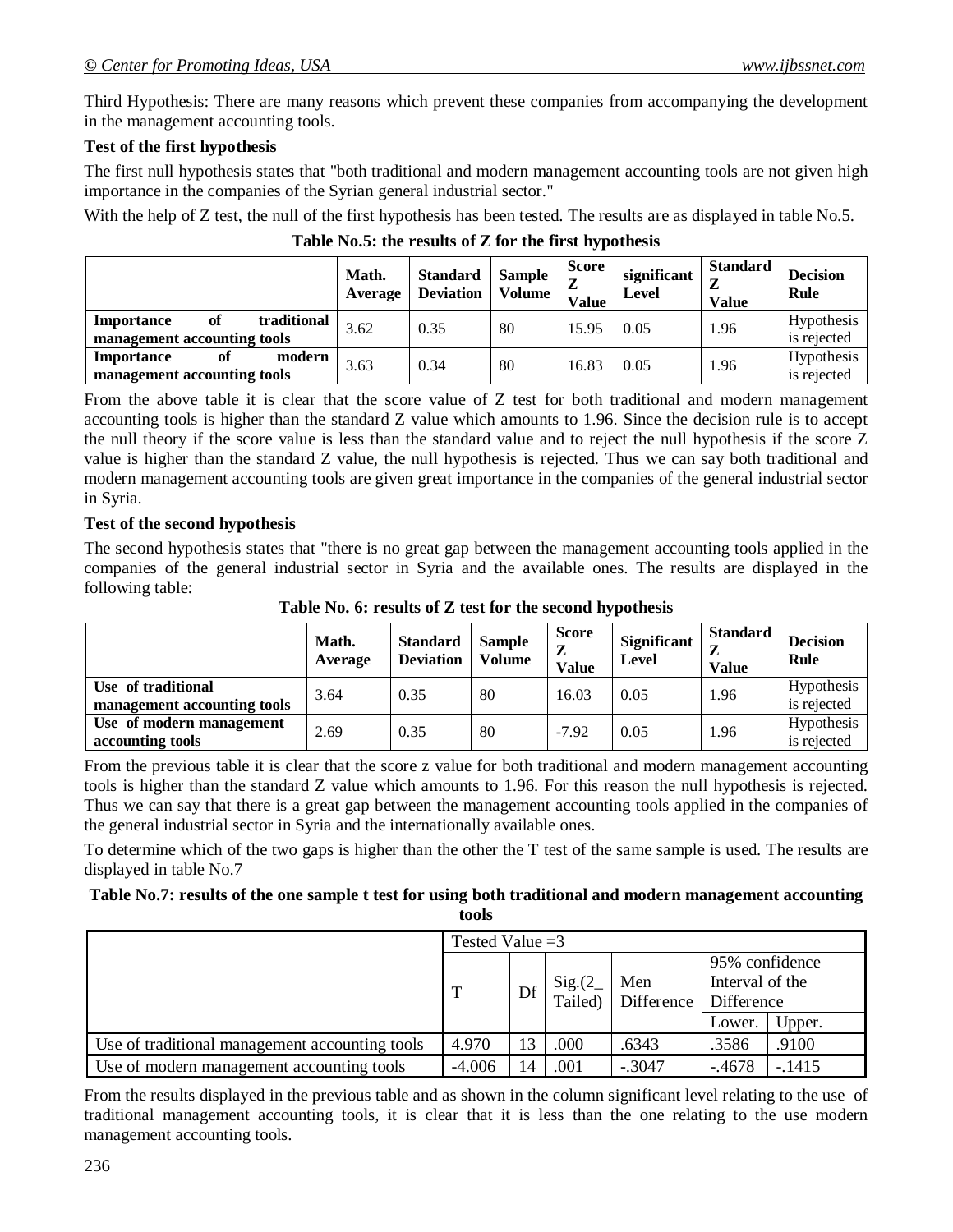Therefore the use of traditional management accounting tools is higher than the use of modern management accounting tools. This also means that the gap between the available of traditional management accounting tools and the used ones is narrower than the available modern management accounting tools and those which are used.

## **Test of the third hypothesis**

The third null hypothesis states that "there are not so many reasons which prevent companies from accompanying the development taking place in management accounting tools." Results are displayed in the following table. Table NO.8

|                                                                                 | Math.<br>Average | <b>Standard</b><br><b>Deviation</b> | <b>Sample</b><br>Volume | <b>Score</b><br>$\mathbf{z}$<br><b>Value</b> | <b>Significant</b><br>Level | <b>Standard</b><br><b>Value</b> | <b>Decision</b><br><b>Rule</b> |
|---------------------------------------------------------------------------------|------------------|-------------------------------------|-------------------------|----------------------------------------------|-----------------------------|---------------------------------|--------------------------------|
| Reasons which detain the<br>management $ 3.10$<br>of<br>use<br>accounting tools |                  | 0.33                                | 80                      | 2.82                                         | 0.05                        | 1.96                            | Hypothesis<br>is rejected      |

From the above table it is clear that the score value of Z test for the reasons which detain the use of modern management accounting tools is higher than the standard Z value which amounts to 1.96. Therefore the null hypothesis is rejected. Consequently we can say that there are reasons which prevent these companies from accompanying the development taking place in management accounting tools.

## *Results and Recommendations*

### **The Following Points Represent the Results**

- 1. There is a great interest in the methods of both traditional and modern management accounting tools that is what demonstrated by the statistical analysis. The researcher also noticed that this study is in great agreement with the similar studies he had seen before.
- 2. The companies of the general industrial sector in Syria concentrate on the use of traditional management accounting tools. At the same time the researcher also noticed that they ignore the modern management accounting tools to a great extent. They have justified this ignorance by many reasons. The researcher also noticed that the companies of the general industrial sector in Syria are like most other companies in the world wide as far as the degree of using modern management methods.
- 3. The companies of the Syrian general industrial sector highly concentrate on using actual cost as one of the traditional management accounting tool. Meanwhile, these companies give high interest to the activity based costing is a real alternative for the problem of allocating the indirect manufacturing costs.
- 4. The study indicates that there are a lot of reasons which detain the development of management accounting tools in Syria.

### **Recommendations**

### **The following points can be considered as real recommendations in this field**

- 1. The necessity of frequent seminaries and to which specialized members are invited. These seminaries should aim at introducing the latest management accounting tools and discussing the importance of the application of these tools and how they affect the performance of these companies in general.
- 2. The necessity of the qualification of cadres specialized in determining a future vision to execute the most useful tools in order to accompany the modern business environment to meet the many calls to develop the Syrian general industrial sector. On the other hand, the transition to the economy of the social market demands that the best products are presented within the shortest time, least possible cost and highest quality.
- 3. It is necessary that part of the scientific research is concentrating on the study of the developed management accounting tools so that they remain part of the interest in Syria.